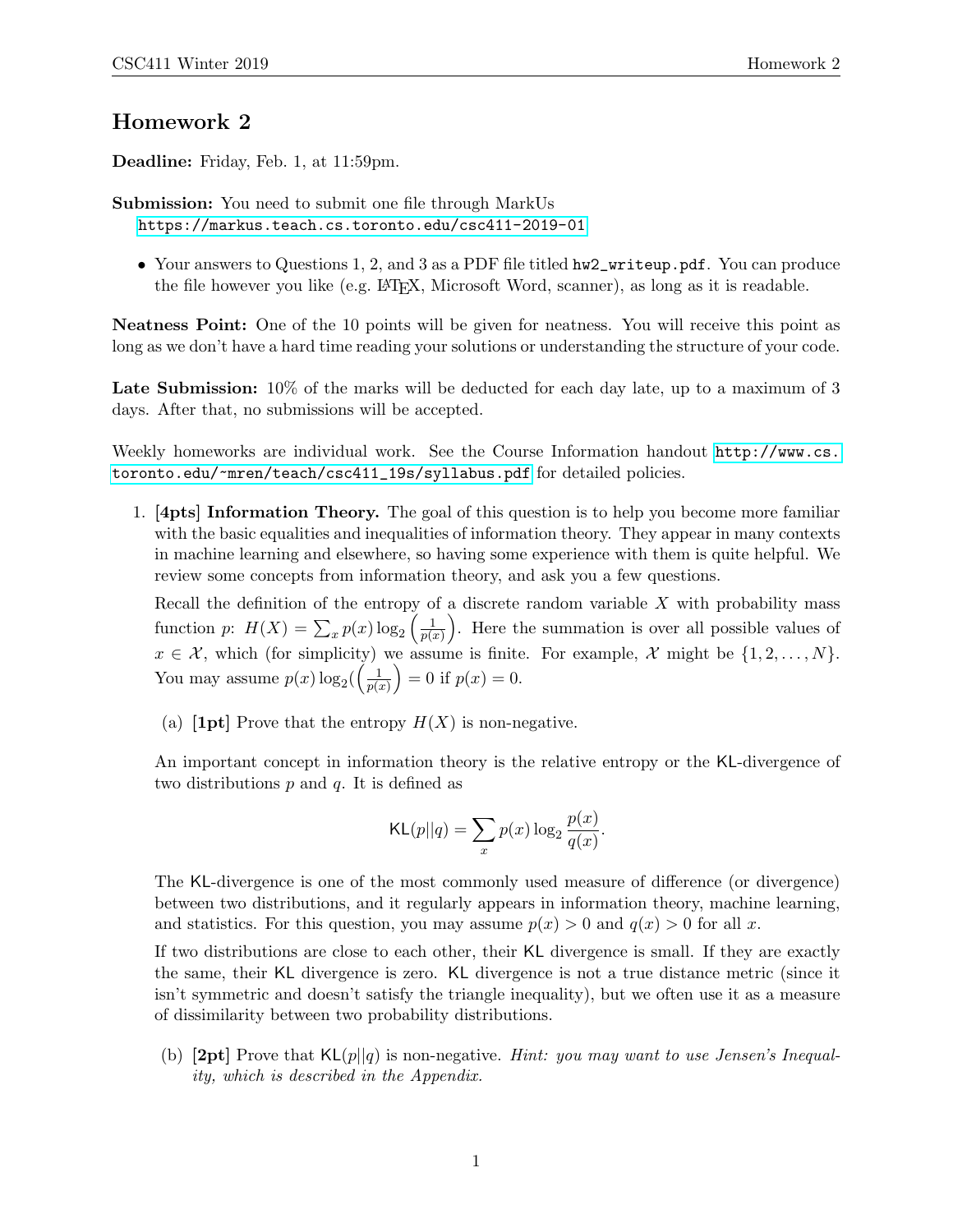(c) [1pt] The Information Gain or Mutual Information between X and Y is  $I(Y; X) =$  $H(Y) - H(Y|X)$ . Show that

$$
I(Y;X) = \mathsf{KL}(p(x,y)||p(x)p(y)),
$$

where  $p(x) = \sum_{y} p(x, y)$  is the marginal distribution of X.

2. [2pts] Benefit of Averaging. Consider m estimators  $h_1, \ldots, h_m$ , each of which accepts an input x and produces an output y, i.e.,  $y_i = h_i(x)$ . These estimators might be generated through a Bagging procedure, but that is not necessary to the result that we want to prove. Consider the squared error loss function  $L(y,t) = \frac{1}{2}(y-t)^2$ . Show that the loss of the average estimator

$$
\bar{h}(x) = \frac{1}{m} \sum_{i=1}^{m} h_i(x),
$$

is smaller than the average loss of the estimators. That is, for any  $x$  and  $t$ , we have

$$
L(\bar{h}(x),t) \leq \frac{1}{m} \sum_{i=1}^{m} L(h_i(x),t).
$$

Hint: you may want to use Jensen's Inequality, which is described in the Appendix.

3. [3pts] AdaBoost. The goal of this question is to show that the AdaBoost algorithm changes the weights in order to force the weak learner to focus on difficult data points. Here we consider the case that the target labels are from the set  $\{-1, +1\}$  and the weak learner also returns a classifier whose outputs belongs to  $\{-1, +1\}$  (instead of  $\{0, 1\}$ ). Consider the t-th iteration of AdaBoost, where the weak learner is

$$
h_t \leftarrow \operatorname*{argmin}_{h \in \mathcal{H}} \sum_{i=1}^{N} w_i \mathbb{I}\{h(\mathbf{x}^{(i)}) \neq t^{(i)}\},
$$

the w-weighted classification error is

$$
err_t = \frac{\sum_{i=1}^{N} w_i \mathbb{I}\{h_t(\mathbf{x}^{(i)}) \neq t^{(i)}\}}{\sum_{i=1}^{N} w_i}
$$

,

and the classifier coefficient is  $\alpha_t = \frac{1}{2}$  $\frac{1}{2} \log \frac{1-\text{err}_t}{\text{err}_t}$ . (Here, log denotes the natural logarithm.) AdaBoost changes the weights of each sample depending on whether the weak learner  $h_t$ classifies it correctly or incorrectly. The updated weights for sample i is denoted by  $w_i'$  and is

$$
w'_{i} \leftarrow w_{i} \exp\left(-\alpha_{t} t^{(i)} h_{t}(\mathbf{x}^{(i)})\right).
$$

Show that the error w.r.t.  $(w'_1, \ldots, w'_N)$  is exactly  $\frac{1}{2}$ . That is, show that

$$
err'_{t} = \frac{\sum_{i=1}^{N} w'_{i} \mathbb{I}\{h_{t}(\mathbf{x}^{(i)}) \neq t^{(i)}\}}{\sum_{i=1}^{N} w'_{i}} = \frac{1}{2}.
$$

Note that here we use the weak learner of iteration  $t$  and evaluate it according to the new weights, which will be used to learn the  $t + 1$ -st weak learner. What is the interpretation of this result?